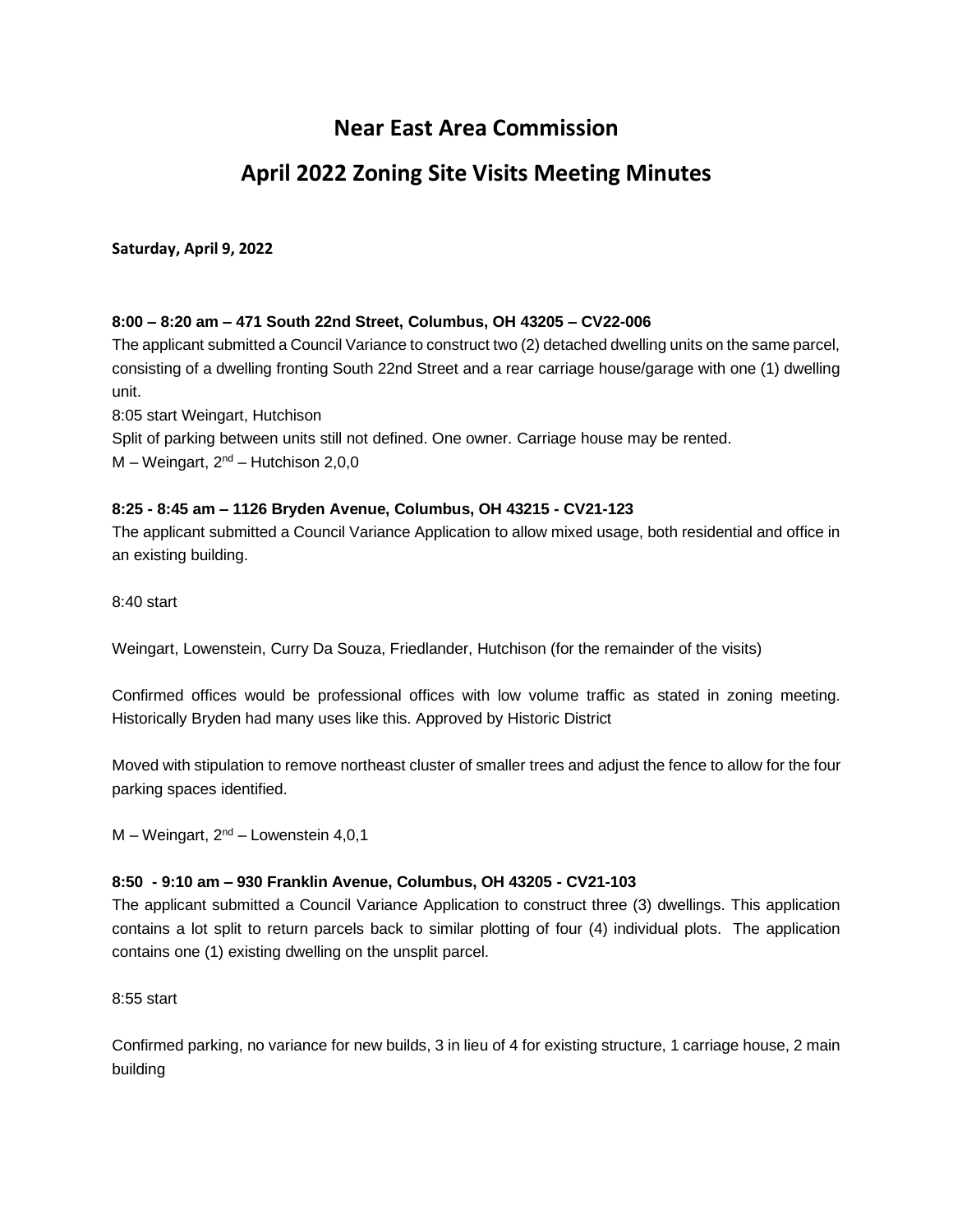Front setback is aligned with existing structures

Many of the variances for the existing building are to conform to existing conditions

 $M$  – Lowenstein,  $2<sup>nd</sup>$  – Weingart 4,0,1

## **9:15 – 9:35 am – 61-67 North 21st Street, Columbus, OH 43203 – CV21-148**

The applicant submitted a Council Variance Application to perform a lot split of two existing structures an eleven (11) unit dwelling and a duplex, which share a single lot. Start 9:15

Would have been nice to accommodate bicycles since the remaining variances are existing conditions and not much can be done to improve those.

Suggested the 11 unit could use a little repair too.

Renovate existing structure on parcel B with investment or sell

 $M - Weingart$ ,  $2<sup>nd</sup> - Lowenstein 4, 0, 1$ 

## **9:40 – 10:00 am – 163 North 22nd Street, Columbus, OH 43203 – CV21-131**

The applicant submitted a Council Variance Application to allow the construction of 2 dwellings on one parcel ( a single family home with a carriage house).

9:40 start

Hardy siding, mixture of brick and siding in area

No parking variance

 $M$  – Lowenstein,  $2<sup>nd</sup>$  – Weingart

4, 0, 1

## **10:05 - 10:25 am – 330-344 Taylor Avenue, Columbus, OH 43203 – CV21-147**

The applicant submitted a Council Variance Application to develop off-street parking for an existing eight (8) unit dwelling.

10:05 start

Chain link fence will be removed and replaced by privacy fence with agreement from neighbor on other side.